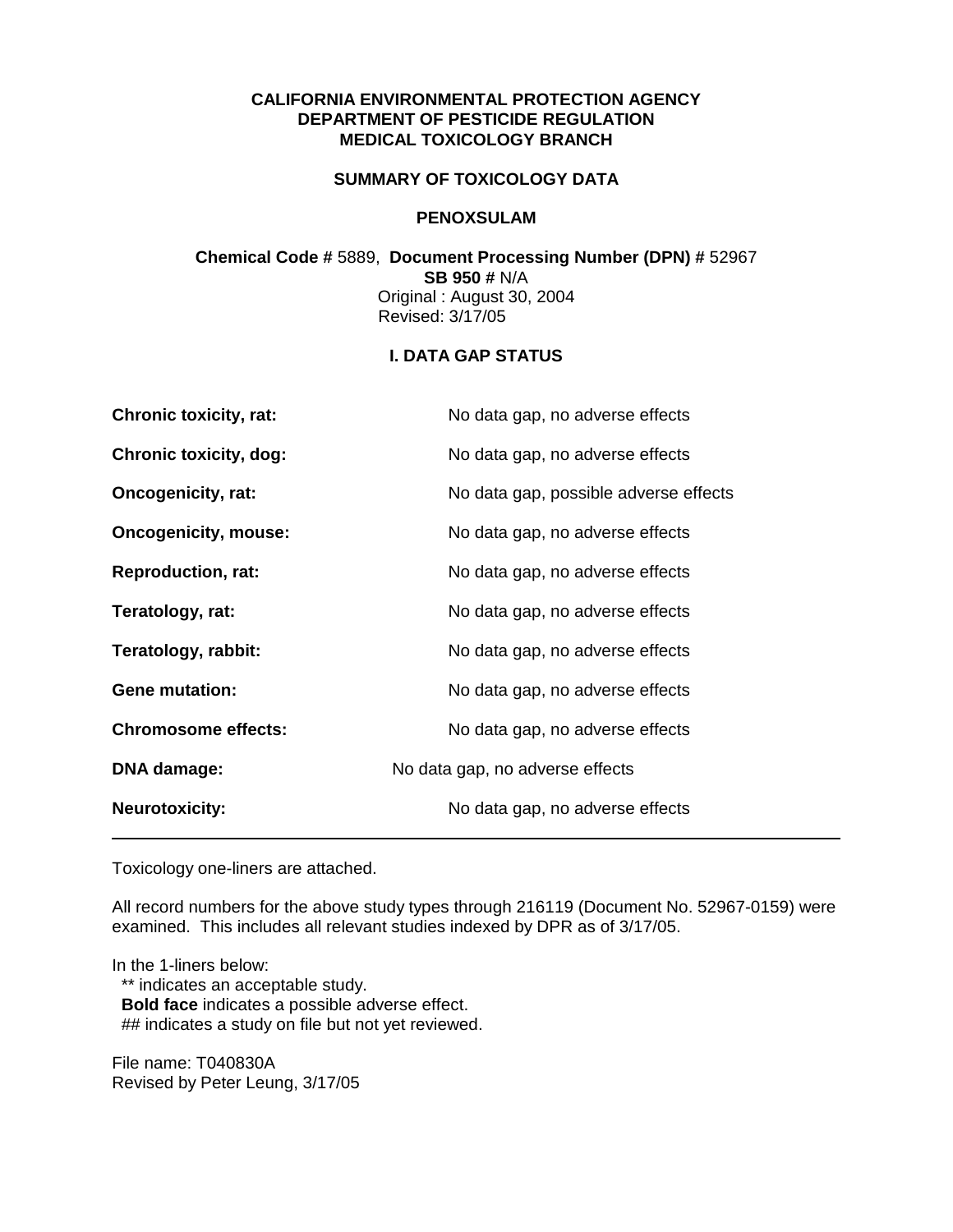### **II. TOXICOLOGY ONE-LINERS AND CONCLUSIONS**

These pages contain summaries only. Individual worksheets may identify additional effects.

## **COMBINED, RAT**

**\*\*52967-0062 210003** Johnson, K. A., M. D. Dryzga, and K. E. Stebbins, "XDE-638: two-year chronic toxicity/oncogenicity and chronic neurotoxicity study in Fischer 344 rats," Dow Chemical Co., Midland, MI, 11/14/02. Dow Study ID 991244. Fifty Fischer 344 rats/sex/group were dosed with penoxsulam (purity 97.7%) in diet for 24 months at 0, 5, 50, or 250 mg/kg/day. Dietary concentrations were changed weekly for the first 13 weeks, then every 4 weeks thereafter, achieving estimated doses of 5.1 (M & F), 51 (M & F), or 254 and 255 (M & F, respectively) mg/kg/day in treated males and females. An additional 10/sex/group (same dose levels) were designated for chronic studies, and were sacrificed at 12 months, with histopathology. The other 5/sex/group were allocated for a separate report [DPR Document No. 52967-0073, Record No. 210026: Marable, B. R., *et al.*, (2002). "XDE-638: chronic neurotoxicity study in Fischer 344 rats." Toxicology & Environmental Research and Consulting, The Dow Chemical Company]. The present review includes the standard components of the oncogenicity study and the 12 month interim sacrifice chronic study. Other data considered in this review are (1) the "Pathology Working Group" review of large granular lymphocyte (LGL) leukemia results of the present study (DPR Document No. 52967-0074, Record No. 210027, EPL Project No. 368-002), (2) the 3-month subchronic study (DPR Document No. 52967-0067, Record No. 210018, Dow Study ID 991138), and (3) recent additional control data on large granular lymphocyte (LGL) leukemia incidence, plus LGL leukemia incidences in all treatment groups in studies of 3 congeners of the test article. There were elevated LGL leukemias in males of all treatment groups in the present study (incidences of 12, 30, 29, and 30 in controls through high dose group, respectively). Incidences in all groups were statistically significant compared to the concurrent control, and were above the facility's historical control range in each treated group. These incidences were not, however, unusual compared to the NTP database. Distribution of severity or "stage" was not affected in treated males, and neither incidence nor stage was affected in females. Another feature weakening the evidence for causality was the lack of doseresponse over a 50-fold treatment range. Thus, although this reviewer designates the LGL leukemias as **"possible adverse effects"** to reflect the magnitude and consistency of the findings, the pattern of observations does not lend itself to any clear interpretative model. Investigators noted that 40 CFR 158.34 Criterion No. 2 was met in this study (a statistically significant (p<0.05) incidence of any type of neoplasm in any test group), but they did not attribute the increased tumors to treatment, considering the above reasons. NOEL (excluding neoplasia) = 5 mg/kg/day [perineal soiling in both sexes (possibly due to bad taste or odor affecting grooming), minor reduction in RBC parameters (HCT, Hb, RBC count) at 3-6 months in males, and marginally increased urine volume and decreased urine specific gravity in males.] There were several statistically significant changes which were probably not treatment-related, particularly a modest increase (without dose-response) in chronic progressive glomerulonephropathy in 5-50 mg/kg/day males, with associated elevated relative kidney weights. Elevated absolute and relative spleen and liver weights in 5-50 mg/kg/day males were associated with the aforementioned LGL leukemias, which almost always involved spleen and quite commonly liver. Characteristic high dose lifetime study findings included significantly elevated cholesterol in both sexes at most assay intervals; increased severity of chronic progressive glomerulonephropathy in males; hyperplasia in kidney pelvic epithelium and urinary bladder epithelium with associated crystal formation in males; hyperplasia in urinary bladder epithelium (and non-significant increase in kidney pelvic epithelium) with crystal formation in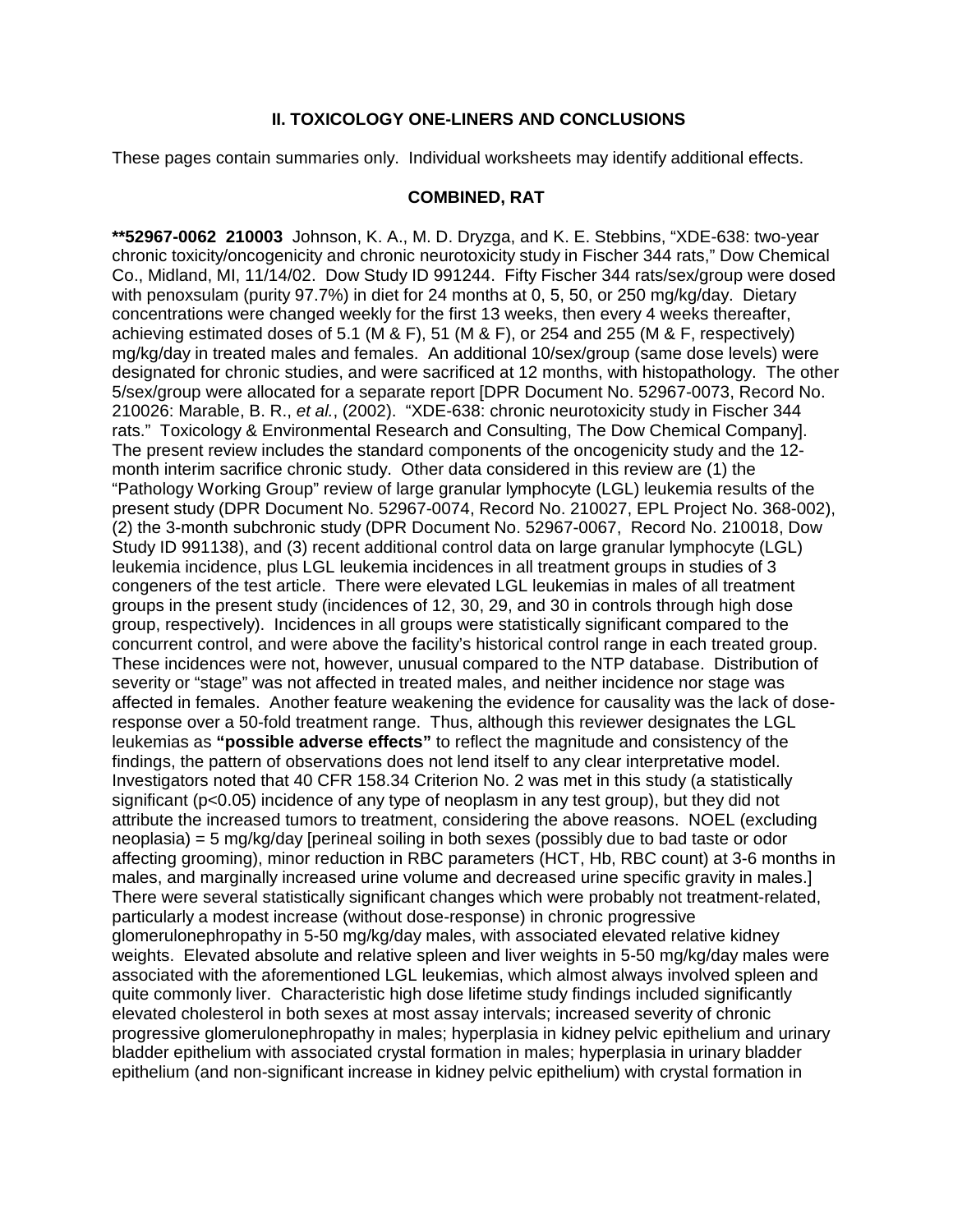bladder lumen only, in females; body weights slightly but significantly reduced in 250 mg/kg/day males (3% at 1 yr, 6% at 2 yrs) and females [3% at 1 yr, 4% (but not statistically significant) at 2 yrs]. Basic hematology parameters were slightly but consistently reduced (with platelet counts modestly increased) through the study in 250 mg/kg/day males. Study is **acceptable**. Aldous, 7/26/04.

 52967-0074 210027 Hardisty, J. F., "Pathology Peer Review and Pathology Working Group (PWG) Review of large granular lymphocyte leukemia (LGL) in a two-year chronic toxicity/ oncogenicity and chronic neurotoxicity study of XDE-638 in Fischer 344 rats." (EPL Project No. 368-002). Since there was an apparent increase in LGL leukemia in all groups of treated males in the combined rat study (Record No. 210003), a second evaluation was commissioned. Coded slides were peer-reviewed, examined by the PWG, and results were discussed to achieve consensus on presence and tumor involvement stage of LGL leukemia in spleen, liver, and lungs all rats on study. There was good concordance with the conclusions of the study pathologists. The PWG considered Dow historical control data from 8 studies, and recently published historical control data from NCI studies, and concluded that the statistically elevated tumors (compared to concurrent control males) in the present study should be considered not toxicologically relevant because there was no dose-related over a 50-fold range, and because incidences in the treated males of this study were well within the range of NTP historical data. (See above paragraph: Peer review record was considered in that review).

# **CHRONIC TOXICITY, RAT**

See Combined, Rat, above.

# **CHRONIC TOXICITY, DOG**

\*\*52967-0075 210029 Stebbins, K. E., and P. C. Baker, "XDE-638: One-year dietary toxicity study in beagle dogs," Dow Chemical Co., Midland, MI, 3/19/02. Dow Study ID No. 001049. Four beagles/sex/group were dosed in diet with 0, 150, 450, or 1500 ppm penoxsulam (purity 97.7%) for 1 year in a chronic study design. Mean achieved dose levels were 0, 5.3, 15, and 46 mg/kg/day (M) and 0, 4.4, 14, and 45 mg/kg/day (F). NOEL = 450 ppm, based on "very slight, multifocal hyperplasia of the pelvic epithelium of both kidneys" in one male at 1500 ppm. Considering the apparent lack of sex difference for this finding in the associated subchronic study (Dow Study ID 991090, DPR Record No. 210023), in which this response was observed in 2/4 of males and 2/4 females at 1500 ppm, there is no need to presume that females should be given a separate and higher NOEL for chronic toxicity. High dose dogs tended to have elevated alkaline phosphatase activities during the treatment period compared to concurrent controls (significant,  $p < 0.01$ ), however no associated toxicity was evident, and this isolated observation is thus poorly suited for setting a NOEL or for characterizing organ toxicity. Acceptable, with no adverse effects. Aldous, 7/20/04.

## **ONCOGENICITY, RAT**

See Combined, Rat, above.

# **ONCOGENICITY, MOUSE**

\*\*52967-0076 210041 Yano, B. L. and S. J. Day, "Revised report for: XDE-638: Oncogenicity study in CD-1 mice," Dow Chemical Co., Midland, MI, 10/31/02 (revision date), Dow Study ID 001032R. Fifty CD-1 mice/sex/group were dosed with penoxsulam (purity 97.7%) in diet for 18 months, formulated to achieve constant dose levels of 0, 10, 100, and 375 (M) or 750 (F) mg/kg/day. Mean achieved dose levels were within 1% of target in all cases. The choice to use different high dose levels for the two sexes reflects a greater sensitivity for the target organ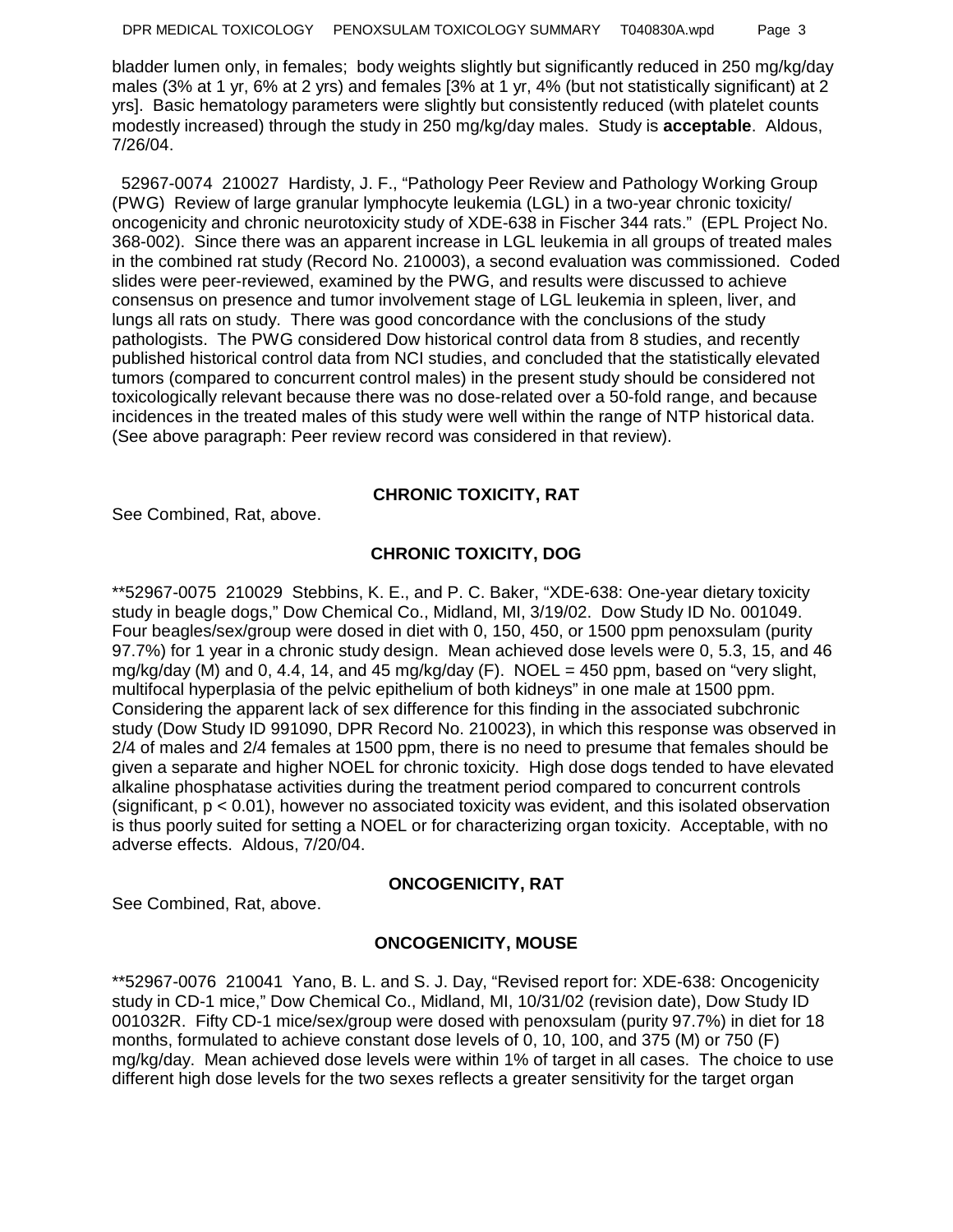(liver) in males, based on the subchronic study (DPR Record No. 210015, Document No. 52967- 0066, Dow Study ID #991139), and confirmed in the present study. NOEL = 10 mg/kg/day (M), based on significantly increased relative liver weights and hepatocellular hypertrophy at 100  $mg/kg/day$ ; and NOEL = 100 mg/kg/day (F), based on hepatocellular hypertrophy, and urinary bladder chronic active inflammation associated with urinary bladder calculus at 750 mg/kg/day. Additionally, liver peliosis was found in four 375 mg/kg/day males, generally associated with "severe" hepatocellular hypertrophy. Liver hypertrophy was determined by the pathologist to be an adaptive response, whereas peliosis was considered to be a degenerative event. No oncogenicity effects were evident. Study is acceptable, with no adverse effects. Aldous, 7/26/04.

## **REPRODUCTION, RAT**

\*\*52967-0081 210055 Carney, E. W., K. E. Stebbins, and C. L. Zablotny, "XDE-638: Two generation dietary reproduction toxicity study in CD rats" Dow Chemical Co., Midland, MI, 1/14/02. Lab. Project Study ID: 001125. Thirty Crl:CD (SD) IGS BR rats/sex/group were dosed in each of two generations (1 mating period per generation) with "XDE-638" (penoxsulam, purity 97.7%) at 0, 30, 100, or 300 mg/kg/day, formulated weekly to achieve the respective exposures according to current body weight and food consumption. Historically mandated reproduction study parameters were assessed, plus additional evaluations, including organ weights in weanlings (brain, spleen, and thymus), counts of "small" or "growing" ovarian follicles in F1 adults, assessment of estrous cyclicity of F0 and F1 females by vaginal lavage for 3 weeks prior to mating and until confirmation of insemination, timing assessment of vaginal opening and preputial separation in F1 weanlings, measurement of anogenital distance in F2 pups at lactation day 1, and sperm analyses of parental F0 and F1 males. **Parental systemic toxicity NOEL = 30 mg/kg/day**, based on increased relative liver weights in F0 and F1 males, on increased absolute liver weights in F0 males; and on occasional findings of crystals in kidney collecting ducts of 100 mg/kg/day females. **Treatment-related findings in adults at 300 mg/kg/day included**: slight food consumption decrements in F0 and F1 dams during lactation, slight body weight decrements in F1 males, and in F1 females during pre-mating, gestation, and early lactation periods; increased relative and absolute kidney weights in F0 and F1 females; kidney lesions in females (high incidences of hyperplasia of the pelvic epithelium and tubular degeneration, with lesser incidences of inflammation in associated epithelial layers and interstitia, and crystals in collecting ducts and/or pelves); very slight liver hypertrophy in high dose F0 and F1 males; and perineal urine soiling in F0 dams (possibly reflecting reduced grooming due to unpleasant smell or taste of a urinary metabolite). **Parental reproductive effects NOEL = 300 mg/kg/day** (no effects observed). **Offspring viability and growth NOEL = 30 mg/kg/day**, based on a delay in day of preputial separation at 100 mg/kg/day and above in F1 males. Body weights at time of attainment for the 100 and 300 mg/kg/day males were comparable to or less than concurrent controls, suggesting that reproductive structures were **not** target tissues. There was a slight pup body weight decrement at 300 mg/kg/day (small, but consistent and statistically significant from PND 4 onward). Study is acceptable, with no adverse effects. Aldous, 7/27/04.

## **TERATOLOGY, RAT**

\*\*52967-0078 210049 Carney, E. W., A. B. Liberacki, and K. E. Johnson, "XDE-638: oral gavage developmental toxicity study in CD rats," Dow Chemical Co., Midland, MI, 9/22/00. Laboratory Project Study ID 991175. Groups of 25 mated rats/group were dosed by gavage with penoxsulam (purity 97.5%) in 0.5% Methocel A4M suspension at 0, 100, 500, and 1000 mg/kg/day on gestation days 6-20 in a guideline developmental toxicity study. NOEL for developmental toxicity = 1000 mg/kg/day (no effects on fetal survival, growth, nor morphology). Maternal NOEL = 500 mg/kg/day, based on elevated kidney weights. Study is acceptable, with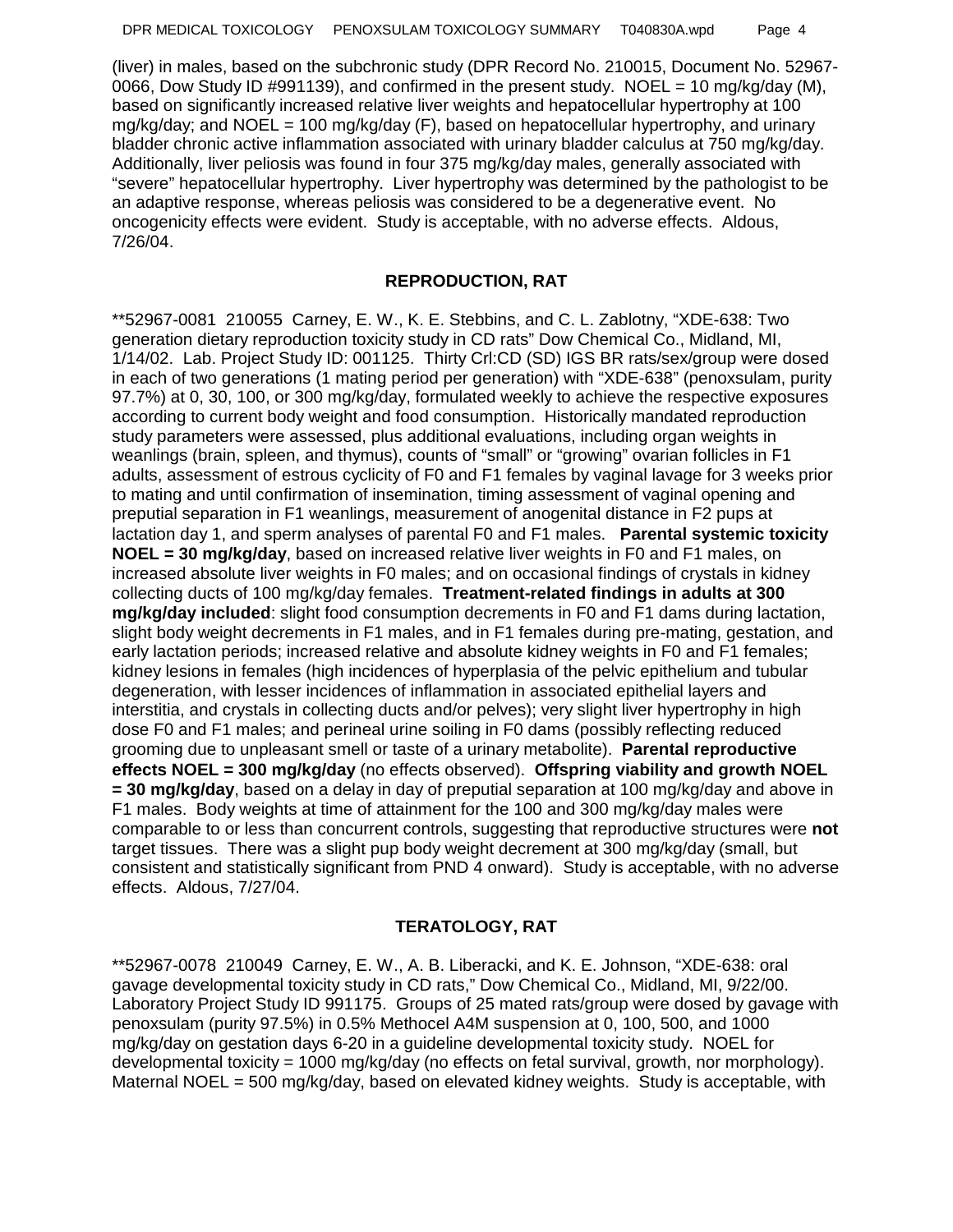no adverse effects. Aldous, 7/29/04.

 52967-0077 210046 Liberacki, A. B., E. W. Carney, and B. L. Yano, "XDE-638: oral gavage developmental toxicity probe study in CD rats," Dow Chemical Co., Midland, MI, Oct. 11, 1999. Laboratory Project Study ID 991147. Eight mated CD females/group were dosed on gestation days 6-20 with penoxsulam (XR-638, 97.5% purity) by gavage. At gestation day 21, dams were necropsied, livers and kidneys were weighed, and uterine contents were examined for implantations (using sodium sulfide to detect covert implantations if no fetuses were evident). Numbers of resorptions and viable fetuses were recorded, and corpora lutea were counted. Neither maternal toxicity nor developmental toxicity was evident, hence no adverse effects. Dose levels selected for the primary developmental toxicity study were justifiable, based on this pilot study. No DPR worksheet for this pilot study. Aldous, 7/12/04.

#### **TERATOLOGY, RABBIT**

\*\*52967-0079 210053 Marty, M. S., C. L. Zablotny, and K. E. Stebbins, "XDE-638: developmental toxicity study in New Zealand White rabbits," Dow Chemical Co., Midland, MI, 7/25/01. Dow Study ID 991246. Time-mated NZW rabbits, 25/sex/group, were dosed by gavage with Penoxsulam (XDE-638), 97.5% purity, in a 0.5% Methocel A4M suspension, 4 ml/kg b.w., during gestation days 7-27 in a standard developmental toxicity study at 0, 5, 25, or 75 mg/kg/day. Maternal NOEL = 25 mg/kg/day [decreased activity in 2 does, 1 death and 1 abortion attributed to treatment, fecal changes (especially absent, decreased, or soft) at 75 mg/kg/day]. Developmental toxicity NOEL =  $25 \text{ mg/kg/day}$  [non-statistically significant increases in resorptions, outside the range of historical control data at 75 mg/kg/day]. Study is acceptable, with no adverse effects. Aldous, 8/25/04.

 52967-0080 210054 Zablotny, C. L., E. W. Carney, and K. E. Stebbins, "XDE-638: oral gavage developmental toxicity probe study in New Zealand White rabbits," Dow Chemical Co., Midland, MI, 12/13/00. Dow Study ID 991171. Initially, groups of 7 dams/group were dosed by gavage with 0, 250, 500, 750, or 1000 mg/kg/day penoxsulam (97.5%) in a probe developmental toxicity study. These groups were terminated by days 14 to 16 due to evidence of excessive toxicity. For example, the majority of rabbits in all groups at 250 mg/kg/day and above had "decreased" feces and/or "soft" feces, compared with no affected control dams. In addition, perineal soiling was observed in several dams at 500 mg/kg/day and above. A new set of 7 dams/group was initiated at 0, 25, 75, or 150 mg/kg/day. Again there were g.i. manifestations: elevated incidences of "decreased" or "soft" feces at 75 and 150 mg/kg/day. At 150 mg/kg/day, there was one spontaneous death and one moribund sacrifice. One 75 mg/kg/day dam aborted. Food consumption was remarkable reduced in the 75 to 150 mg/kg/day dams towards the end of gestation. Results justify selection of dose levels for the primary study. No DPR worksheet. (See above paragraph for the primary study).

#### **GENE MUTATION**

\*\*52967-0082 210064 Lawlor, T. E., "Salmonella - Escherichia coli/mammalian-microsome reverse mutation assay: preincubation method with a confirmatory assay with XDE-638, " Covance Laboratories, Inc., Vienna, VA, 12/17/99. Covance Study ID 20822-0-422OECD. *Salmonella typhimurium* strains TA98, TA 100, TA1535, and TA1537; and *Escherichia coli* strain WP2uvrA were evaluated with penoxsulam (purity 97.5%) in a reverse mutation assay utilizing 20 min preincubation, followed by addition of selective overlay agar and 52 hr incubation for growth of revertant colonies. The study used triplicate plates at about 3-fold intervals in two complete trials. In addition, the Salmonella strains were tested a third time without S-9 in a lower dosage range (3-fold steps down to 0.1 µg/plate, because these strains (particularly TA1535) demonstrated appreciable toxicity in the range of 10 to 33 µg/plate. There was no indication of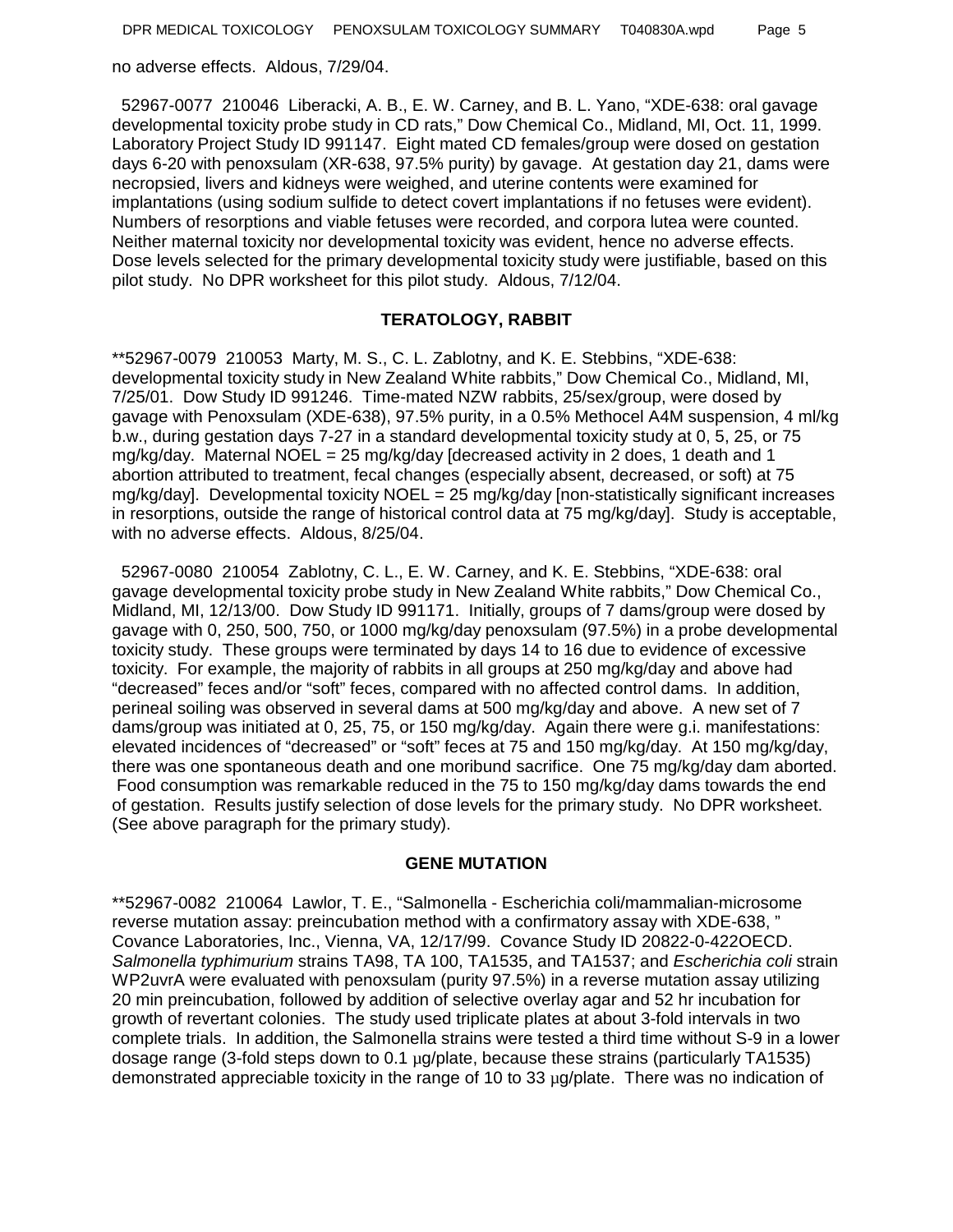mutagenicity with any strain at any dose level. Positive controls were functional. Acceptable, with no adverse effects. Aldous, 7/22/04.

 52967-0083 210065 Mecchi, M. S., "*Salmonella - Escherichia coli*/Mammalian-microsome reverse mutation assay preincubation method with a confirmatory assay with GF-443," Covance Laboratories, Inc., Vienna, VA, 4/18/02. Covance Study ID 23336-0-422OECD. Dow Study No. 011206. *Salmonella typhimurium* strains TA98, TA 100, TA1535, and TA1537; and *Escherichia coli* strain WP2uvrA were evaluated with GF-443, an end-use formulation of penoxsulam (21.9% a.i.) in a reverse mutation assay utilizing 20 min preincubation, followed by addition of selective overlay agar and 52 hr incubation for growth of revertant colonies. The study used triplicate plates at about 3-fold intervals in two complete trials. There were no increased revertants associated with test article. All positive controls were functional. Escherichia coli strain WP2uvrA tolerated treatments consistently up to 5000 µg/plate, with or without S-9. Salmonella strains typically tolerated up to 100 to 333 µg/plate with or without S-9, as evidenced by decreased revertants at higher levels. Valid supplementary data on an end-use product. Aldous, 8/25/04.

\*\*52967-0084 210066 Linscombe, V. A., S. J. Day, and K. E. Engle, "Evaluation of XDE-638 in the Chinese hamster ovary cell/hypoxanthine-guanine-phosphoribosyl transferase (CHO/HGPRT) forward mutation assay," Dow Chemical Co., Midland, MI, Nov. 10, 1999. Dow Study ID 991129. CHO-K<sub>1</sub>-BH<sub>4</sub> cells in log growth phase were treated with penoxsulam (in 2fold concentration steps up to1500  $\mu$ g/ml) in serum-free medium for 4 hr prior to washing, trypsinizing, and maintaining in Ham's F-12 medium for 7-9 days for expression. There were two trials, each with and without S-9. After the expression phase, cells were allocated to fresh plates in selection medium without hypoxanthine and with 6-thioguanine to identify forward mutations. Toxicity was assessed by separate aliquots, and mutation responses were counted as 6 thioguanine-resistant mutants per 10 $^6$  clonable cells. Penoxsulam was negative in this study, and positive controls (ethyl methanesulfonate without S-9 and 20-methylcholanthrene with S-9) were functional. Study is acceptable, with no adverse effects. Aldous, 7/27/04.

## **CHROMOSOME EFFECTS**

\*\*52967-0085 210067 Linscombe, V. A., K. M. Jackson and K. E. Engle, "Evaluation of XDE-638 in an *in vitro* chromosomal aberration assay utilizing rat lymphocytes," Dow Chemical Co., Midland, MI, Nov. 10, 1999. Dow Study ID 991126. Lymphocytes for a given assay were from pooled blood collected from 2 or 3 rats. There were two assays with duplicate cultures at each of three evaluated levels of penoxsulam (purity 97.5%), plus negative controls and positive controls (mitomycin C without S-9 and cyclophosphamide with S-9). Harvest was 24 hr after initiation of treatment in all cases. The first of these assays involved 4 hr exposures to test article, with or without S-9. The second assay used a 24 hr exposure without S-9, and a 4-hr exposure with S-9. In the latter assay without S-9, selected concentrations of 33 to 333  $\mu$ g/ml failed to bracket the desired 50% toxicity range, based on mitotic index. Thus a third assay (with a 24 hr exposure time) without S-9 was performed, with concentrations of 400, 700, and 800 µg/ml. The highest concentration achieved about a 50% reduction in mitotic index. All results were negative. Concentrations of 1000 µg/ml and above made test medium cloudy. Concentrations up to 1500  $\mu$ g/ml were tolerated for the first assay (4-hr exposure) with and without S-9, and also for the second assay with S-9 (i.e., no reduction of mitotic index). Study is acceptable, with no adverse effects. Aldous, 8/25/04.

#### **DNA DAMAGE**

\*\*52967-0086 210068 Day, S. J. and S. N. Shabrang, "Evaluation of XDE-638 in the mouse bone marrow micronucleus test," Dow Chemical Co., Midland, MI, Nov. 1, 1999. Dow Study ID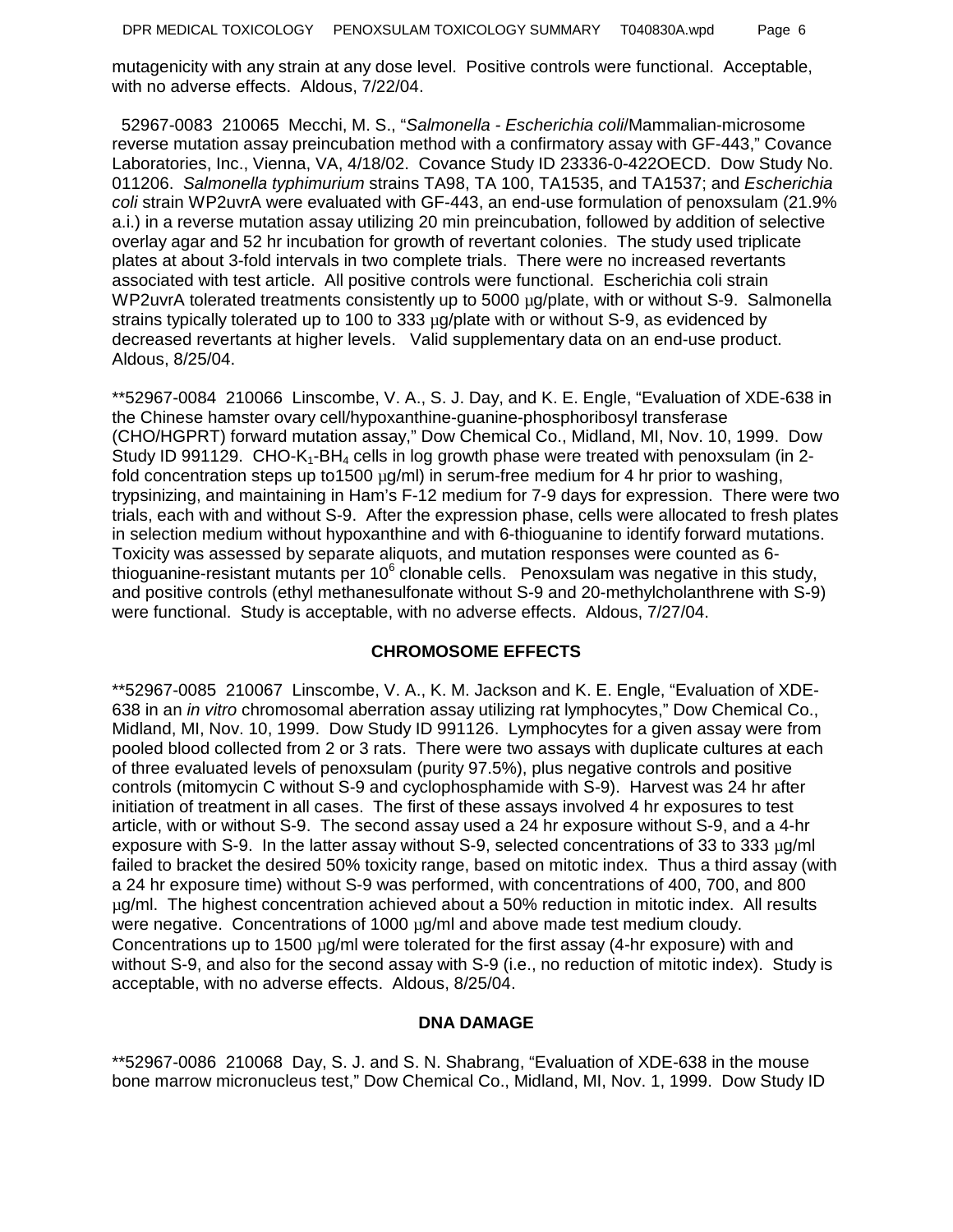991128. Five male CRL:CD-1(ICR)BR mice/group were dosed twice by gavage with penoxsulam (97.5%) in 0.5% aq. Methocel suspension at 0, 500, 1000, or 2000 mg/kg/day for 2 consecutive days, with sacrifice 24 hr after the second dose. Positive controls were administered cyclophosphamide once (120 mg/kg) , 24 hr before sacrifice. Bone marrow was extracted from both femurs of each mouse. Aspirate was washed in fetal calf serum, centrifuged with removal of supernatant, then re-suspended, dried, and stained. PCE to NCE ratios were determined, and 2000 PCE's per mouse were evaluated for micronuclei. No toxicity was reported, and there were no deaths. Body weights were unaffected by treatment. The percent PCE's did not vary with penoxsulam treatments. Penoxsulam did not affect micronuclei counts in penoxsulam groups. Acceptable, with no adverse effects. Aldous, 7/29/04.

 52967-0087 210069 Spencer, P. J. and R. L. Marriott-Rayl, "Evaluation of GF-443 in the mouse bone marrow micronucleus test," Dow Chemical Co., Midland, MI, 7/16/02. Dow Study ID 011211/021054. Six male CRL:CD-1(ICR)BR mice/group were dosed twice by gavage with GF-443, designated as an "XDE-638 240 SC Formulation," which is about 21.9% penoxsulam, in 0.5% aq. Methocel suspension at 0, 500, 1000, or 2000 mg/kg/day for 2 consecutive days, with sacrifice 24 hr after the second dose. Positive controls were administered cyclophosphamide once (120 mg/kg) , 24 hr before sacrifice. Bone marrow was extracted from both femurs of each mouse. Aspirate was washed in fetal calf serum, centrifuged with removal of supernatant, then re-suspended, dried, and stained. PCE to NCE ratios were determined, and 2000 PCE's per mouse were evaluated for micronuclei. No toxicity was reported, and there were no deaths. Body weights were unaffected by treatment. The percent PCE's did not vary with penoxsulam treatments. Penoxsulam did not affect micronuclei counts in penoxsulam groups. Valid supplementary data on a formulation, with no adverse effects. Aldous, 8/25/04.

### **NEUROTOXICITY**

 0063; 210005; "XDE-638: Acute Neurotoxicity Study in Fischer 344 Rats" (Spencer, P.J. and Johnson, K.A., Toxicology & Environmental Research and Consulting, The Dow Chemical Company, Midland, MI, Laboratory Project Study ID 991203, 06/21/00). 870.6200. XDE-638 (Lot # ND05167938, purity = 97.4%), suspended in 0.5% aqueous methylcellulose, was administered as a single gavage dose to 10 Fischer 344 rats per sex per dose at dose levels of 0 (vehicle only), 500, 1000, and 2000 mg/kg. No mortalities occurred. No treatment-related clinical signs were observed during cageside and clinical observations. No treatment-related effects on body weight were observed. FOB observations revealed no pattern indicating a treatment-related effect on Days 1, 8 and 15. Motor activity assessments revealed no treatmentrelated effects on Days 1, 8, and 15. Macroscopic and microscopic examinations revealed no treatment-related abnormalities. **No adverse effects.** NOEL (M) = 2000 mg/kg (based on no effects at the highest dose tested). **Acceptable.** (Corlett and Leung, 05/03/04)

 0073; 210026; "XDE-638: Chronic Neurotoxicity Study in Fischer 344 Rats" (Marable, B.R. et al., Toxicology & Environmental Research and Consulting, The Dow Chemical Company, Midland, MI, Laboratory Project Study ID 991244N, 06/05/02). 870.6200. XDE-638 (Lot # B-765-44, purity = 97.7%) was admixed to the feed and fed to 10 Fischer 344 rats per sex per dose at dose levels of 0 (untreated diet), 5, 50, or 250 mg/kg/day continuously for 12 months. No mortalities occurred. Treatment-related perineal urine soiling were observed during FOB assessments throughout the 12-month treatment period in males at 250 mg/kg/day and in females at 50 and 250 mg/kg/day. All other FOB observations revealed no pattern indicating a treatment-related effect. Motor activity assessments revealed no treatment-related effects. Macroscopic and neuropathological examinations revealed no treatment-related abnormalities. **No adverse effects.** NOEL (M)= 50 mg/kg/day and NOEL (F) = 5 mg/kg/day based on observations of perineal urine soiling during FOB. **Acceptable.** (Corlett and Leung, 05/12/04)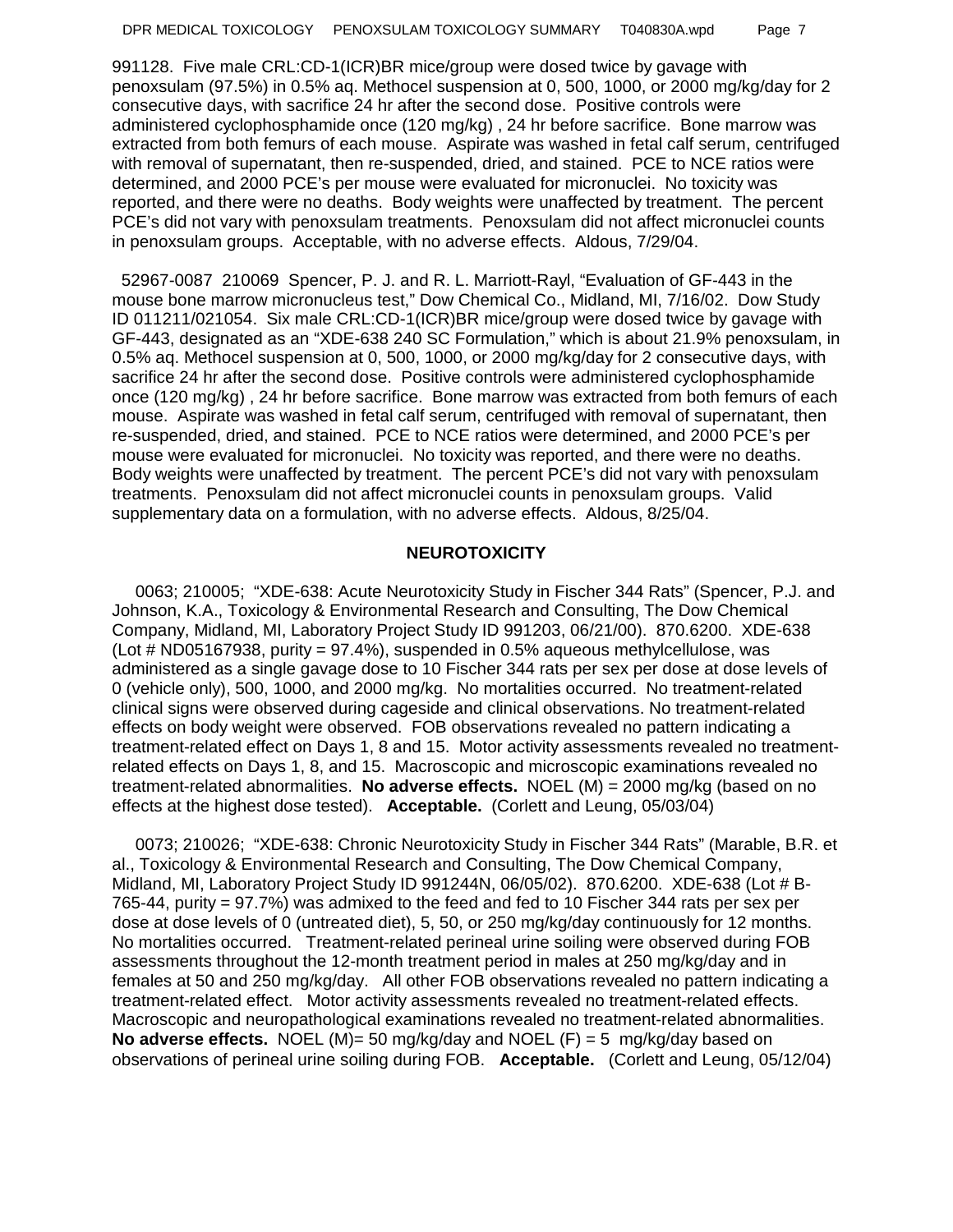### **SUBCHRONIC STUDIES**

#### **Rat 4-Week Feeding Study**

 52967-0064 210006 Stebbins, K. E., S. J. Day, and F. S. Cieszlak, "XR-638: 4-week repeated dose dietary toxicity study in Fischer 344 rats," Dow Chemical Co., Midland, MI, Oct. 9, 1998. Dow Study ID 981108. Five rats/sex/group were dosed in diet to achieve 0, 10, 100, 500, or 1000 mg/kg/day penoxsulam (approximately 99% purity) for 4 weeks in a probe study, designed to select dose levels for the 13-week subchronic study. NOEL cannot be determined due to small group sizes, however 500 to 1000 mg/kg/day evoked characteristic responses, such as slightly increased relative liver weights (M & F), slightly increased absolute and relative kidney weights (F only), crystals in the kidney pelvis, and hyperplasia and inflammation of the pelvic epithelium (all in F only). Other common findings at 500 mg/kg/day included slightly decreased body weights in M & F, and modestly decreased RBC parameters in both sexes (decreased RBC counts, Hb, and HCT). In addition, perineal soiling was evident in 500 to 1000 mg/kg/day females, probably due to undesirable sensory responses during grooming. Although there was no histopathology indicating liver toxicity, cholesterol was significantly elevated in 100 to 1000 mg/kg/day males, and activities of three circulating enzymes: ALT, AST, and alkaline phosphatase, were significantly reduced at the same dose levels in males only. Findings at 100 mg/kg/day may be incidental, since all cholesterol changes were of small magnitude, and may have been influenced by a comparatively low concurrent control value, whereas the three enzymes had a flat dose-response over a large dosage range. This is a useful probe study that is not required by FIFRA, and not under full GLP auspices. No adverse effects are indicated. Aldous, 7/26/04.

#### **Rat Subchronic Feeding Study**

\*\*52967-0067 210018 Crissman, J. W. and M. D. Dryzga, "XDE-638: 13-week dietary toxicity and 4-week recovery studies in Fischer 344 rats," Dow Chemical Co., Midland, MI, May 2, 2000. Laboratory Study #: Dow Study ID 991138. Ten F344 rats/sex/group were dosed with XDE-638 (Penoxsulam), purity 97.5%, in diet to achieve 0, 5, 50, 250, and 500 mg/kg/day, respectively. Estimated mean achieved dose levels were 0, 5.3, 53, 263, and 527 mg/kg/day (M) and 0, 5.2, 52, 261, and 516 mg/kg/day (F). Ten additional rats/sex/group were dosed with 0 or 500 mg/kg/day penoxsulam for 13 weeks, then taken off treatment for 4 weeks prior to sacrifice to assess recovery. In addition to standard subchronic study assessments, liver microsomal MFO activities were assessed for three alkoxyresorufin substrates and para-nitrophenol in both sexes of control and high dose groups. NOEL = 50 mg/kg/day, based on slight body weight and food consumption decrements in males, modest hematology changes in males (reduced Hb, reduced HCT, and increased platelet counts), slightly but statistically significantly increased absolute and relative liver weights in both sexes, clinical chemistry changes (in males only) of reduced ALT and AST activities, and elevated albumin and cholesterol levels (all of these plausibly associated with altered liver functional state). Perineal soiling was evident in 250 and 500 mg/kg/day females over most of the course of the treatment, and was significantly elevated in 50 mg/kg/day females during the last two weeks of the study. Since this probably reflects a lack of grooming due to bad smell or taste of test article or metabolites, this soiling is not a toxicological endpoint. The MFO activities per mg protein were generally slightly reduced, particularly in 500 mg/kg/day males, hence no identified enzyme induction accounts for the slight hepatocellular hypertrophy (observed in high dose males only) and increased liver weights in this study. Study is acceptable, with no adverse effects. Aldous, 7/20/04.

 0068; 210021; "XDE-638: 13-Week Dietary Probe Study in CD Rats" (Johnson, K.A. and Baker, P.C., Toxicology & Environmental Research and Consulting, The Dow Chemical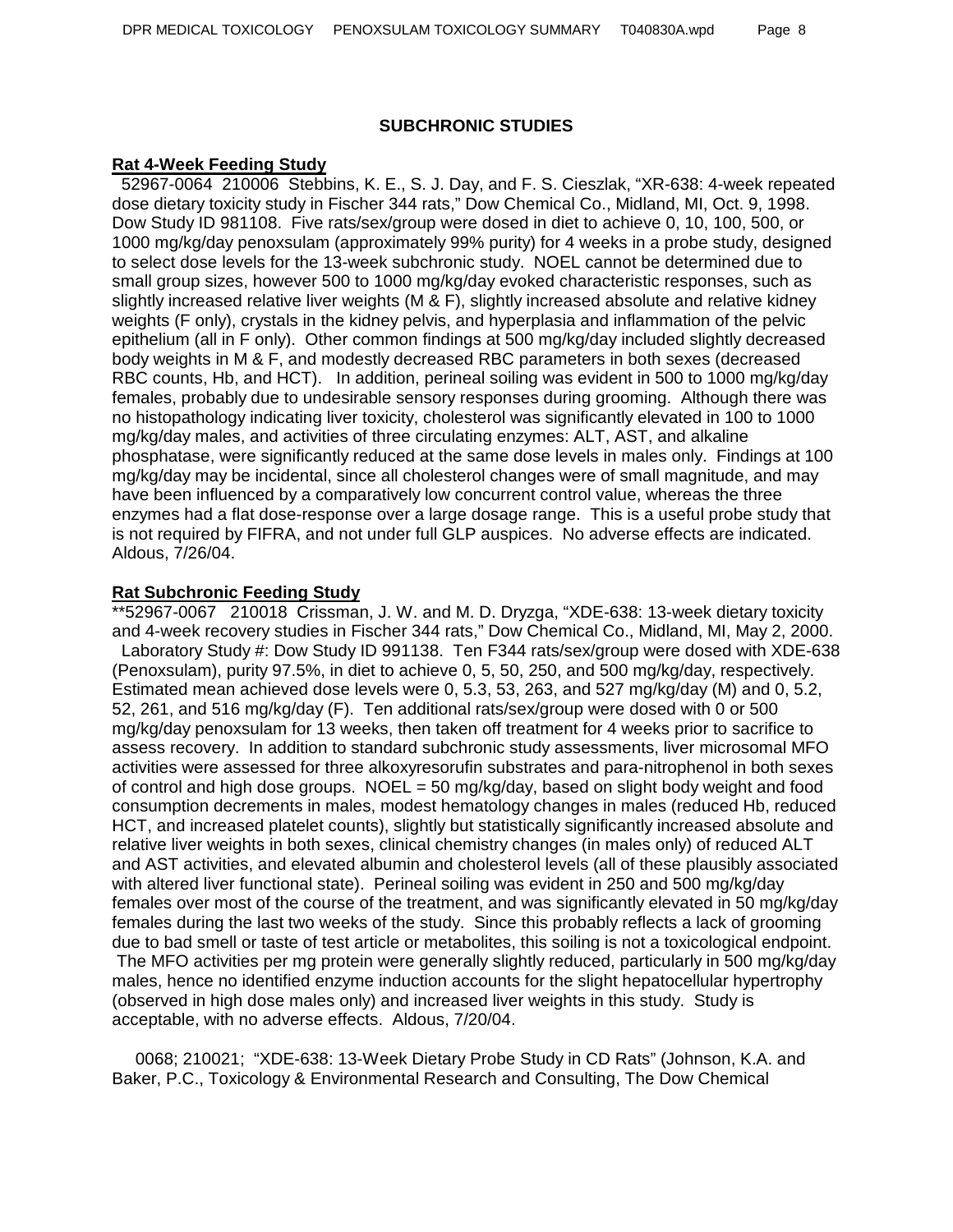Company, Midland, MI, Laboratory Project Study ID 991212, 06/16/00). XDE-638 (Lot # ND05167938, purity = 97.5%) was admixed to the feed and fed to 10 CD rats per sex per dose at dose levels of 0 (untreated diet), 100, 250, 500, or 1000 mg/kg/day continuously for 13 weeks. No mortalities occurred. Treatment-related red perinasal soiling and perineal urine soiling were observed in females at 500 and 1000 mg/kg/day. Treatment-related decreases in mean body weight and mean feed consumption were observed in females at 1000 mg/kg/day. Treatmentrelated increases in mean relative liver weight in both sexes at 500 and 1000 mg/kg/day and in mean relative kidney weight in females at 500 and 1000 mg/kg/day were observed. Macroscopic examination revealed treatment-related decreased amount of fat, kidneys with roughened surface, and pale kidneys in females at 500 and 1000 mg/kg/day. Microscopic examination revealed treatment-related centrilobular hepatocellular hypertrophy in both sexes at 500 and 1000 mg/kg/day, crystals within the collecting ducts and/or pelvis of the kidney in females at 500 and 1000 mg/kg/day, chronic, active inflammation of the renal tubules in females at 500 and 1000 mg/kg/day, and hyperplasia of the transitional epithelium of the renal papilla in both sexes at 250, 500, and 1000 mg/kg/day. **No adverse effects.** NOEL (M/F)= 100 mg/kg/day based on microscopic renal effects. **Supplemental study** (hematology, serum chemistry, and analysis on the dosing material were not conducted). (Corlett, 06/23/04)

## **Rat Repeated Dosing 4-Week Dermal Toxicity Study**

 0071; 210024; "XDE-638: 4-Week Dermal Toxicity Study with Recovery in Fischer 344 Rats" (Stebbins, K.E. et al., Toxicology & Environmental Research and Consulting, The Dow Chemical Company, Midland, MI, Laboratory Project Study ID 991181, 03/06/00). 870.3200. XDE-638 (Lot # ND05167938, purity = 97.5%) was suspended in 0.5% aqueous methylcellulose and applied to the clipped dorsal skin of 10 Fischer 344 rats per sex per dose at dose levels of 0 (vehicle only), 100, 500, or 1000 mg/kg/day for 6 hours per day 7 days per week for 4 weeks using an occlusive wrap. An additional 10 animals per sex at 0 and 1000 mg/kg/day dose levels were included to assess recovery. No mortalities occurred. No treatment-related clinical signs and no treatment-related skin effects at the test site were observed. No treatment-related effects on body weight and food consumption were observed. Hematological and clinical chemistry investigations, and organ weight determinations revealed no treatment-related effects. Macroscopic and microscopic examinations revealed no treatment-related abnormalities. **No adverse effects.** NOEL (M/F, systemic and skin) = 1000 mg/kg/day based on no effects at the highest dose tested. **Acceptable.** (Corlett, 05/19/04)

 0072; 210025; "GF-443: 28-Day Dermal Toxicity Study in Fischer 344 Rats" (Stebbins, K.E. et al., Toxicology & Environmental Research and Consulting, The Dow Chemical Company, Midland, MI, Laboratory Project Study ID 021011, 11/04/02). GF-443 (Lot # E-828-59, 21.9% a.i.) was suspended in 0.5% aqueous methylcellulose, applied to the clipped and shaved dorsal skin of 10 Fischer 344 rats per sex per dose at dose levels of 0 (vehicle only), 100, 500, or 1000 mg/kg/day for 6 hours per day 7 days per week for 28 (males) or 29 (females), and semioccluded. No mortalities occurred. No treatment-related clinical signs and no treatment-related skin irritation at the test site were observed. No treatment-related effects on body weight and food consumption were observed. Hematological and clinical chemistry investigations, ophthalmologic examinations, urinalysis, and organ weight determinations revealed no treatment-related effects.Macroscopic examination revealed no treatment-related abnormalities. Microscopic examination revealed treatment-related very slight epidermal hyperplasia at the dermal test site in males at 1000 mg/kg/day. **No adverse effects.** NOEL (M/F, systemic) and (F, skin) = 1000 mg/kg/day based on no effects at the highest dose tested, NOEL (M, skin) = 500 mg/kg/day based on very slight epidermal hyperplasia at the dermal test site. **Supplemental** because the test article was a formulated product and not the technical grade active ingredient. (Corlett, 05/26/04)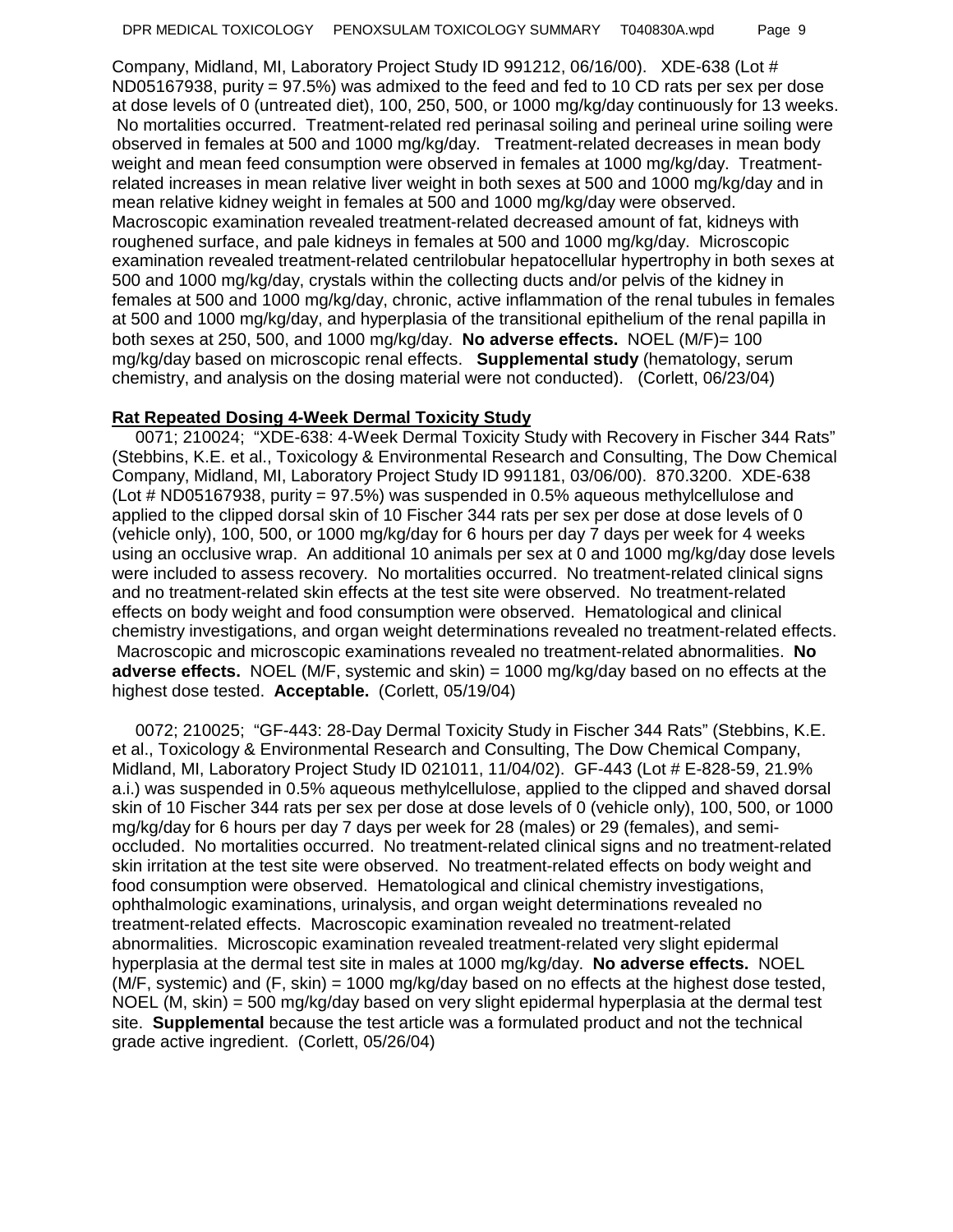## **Mouse 4-Week Feeding Study**

 0065; 210008; "XR-638: 4-Week Repeated Dose Dietary Toxicity Study in CD-1 Mice" (Crissman, J.W. and Zablotny, C.L., Health & Environmental Research Laboratories, The Dow Chemical Company, Midland, MI, Laboratory Project Study ID 981114, 10/09/98). XR-638 (Lot # 597-C049-17C, purity = 99%) was admixed to the diet and fed to 5 CD-1 mice per sex per dose at dose levels of 0 (untreated diet), 10, 100, 500, or 1000 mg/kg/day for 4 weeks. No animals died during the study interval. No treatment-related clinical signs were observed. No treatmentrelated effects on body weight and food consumption were observed. Hematological and clinical chemistry investigations revealed no treatment-related effects.A treatment-related increase in mean relative liver weights was observed in both sexes at 100, 500, and 1000 mg/kg/day. Macroscopic examination revealed no treatment-related abnormalities. Microscopic examination revealed treatment-related centrilobular hepatocellular hypertrophy in both sexes at 500 and 1000 mg/kg/day. **No adverse effects.** NOEL (M/F) = 10 mg/kg/day (based on an increase in mean relative liver weight and histological changes in the liver). **Supplemental study** because 1) only 5 animals per sex per dose level were used and 2) the animals were treated for only 4 weeks. (Corlett, 06/04/04)

## **Mouse Subchronic Feeding Study**

 0066; 210015; "Revised Report for: XDE-638: 13-Week Subchronic Dietary Toxicity in CD-1 Mice" (Yano, B.L. et al., Toxicology & Environmental Research and Consulting, The Dow Chemical Company, Midland, MI, Laboratory Project Study ID 991139, 04/18/01). 870.3100.  $XDE-638$  (Lot # ND05167938, purity = 97.5%) was admixed to the feed and fed to 10 CD-1 mice per sex per dose at dose levels of 0 (untreated diet), 10, 100, 500, or 1000 mg/kg/day continuously for 13 weeks. No treatment-related mortalities occurred. No treatment-related clinical signs were observed. A treatment-related increase in alkaline phosphatase was observed in males at 500 and 1000 mg/kg/day. A treatment-related increase in mean relative liver weights was observed in both sexes at 500 and 1000 mg/kg/day. Microscopic examination revealed treatment-related centrilobular/midzonal hepatocellular hypertrophy in both sexes at 100, 500, and 1000 mg/kg/day. **No adverse effects.** NOEL (M/F)= 10 mg/kg/day based on histological changes in the liver. **Acceptable.** (Corlett, 06/14/04)

### **Dog 4-Week Feeding Study**

52967-0069 210022 Stebbins, K. E., and P. C. Baker, "XR-638: 4-week dietary toxicity study in beagle dogs," Dow Chemical Co., Midland, MI, 12 Oct. 1998. Dow Study ID 981087. Two beagles/sex/group were dosed in diet with 0, 900, 4500, or 9000 ppm penoxsulam (estimated purity > 99%) for 28 days to set dose levels for the subchronic study. Mean achieved dose levels were 0, 29, 133, and 192 mg/kg/day (M) and 0, 32, 163, and 196 mg/kg/day (F). No NOEL was established for females (slight inflammation and hyperplasia in kidney pelvic epithelium of a 900 ppm female, amorphous phosphates observed in urine of the other 900 ppm female). NOEL for males = 900 ppm. Common findings at 4500 ppm and above in both sexes included the above histopathology, plus crystals in the kidney pelvis, liver inflammation (subacute to chronic, multifocal), and hepatocellular single cell necrosis; general increases in liver-associated enzymes (alanine aminotransferase, asparate aminotransferase, and alkaline phosphatase); and urinalysis findings of amorphous phosphates and increased numbers of epithelial cells. High dose dogs had the above findings plus marked body weight decrements (mean body weight losses compared to initial body weights of about 800 g, and markedly reduced food consumption). Thymic atrophy (very slight degree) and associated reduction of thymus weights (about 50% of controls) was observed in 3/4 high dose dogs, and in one 4500 ppm male. The latter dog had a 380 g body weight loss over the study period, hence thymic findings appeared to be secondary to compromised nutritional status. Acceptable supplementary data, with no adverse effects. Aldous, 4/12/04.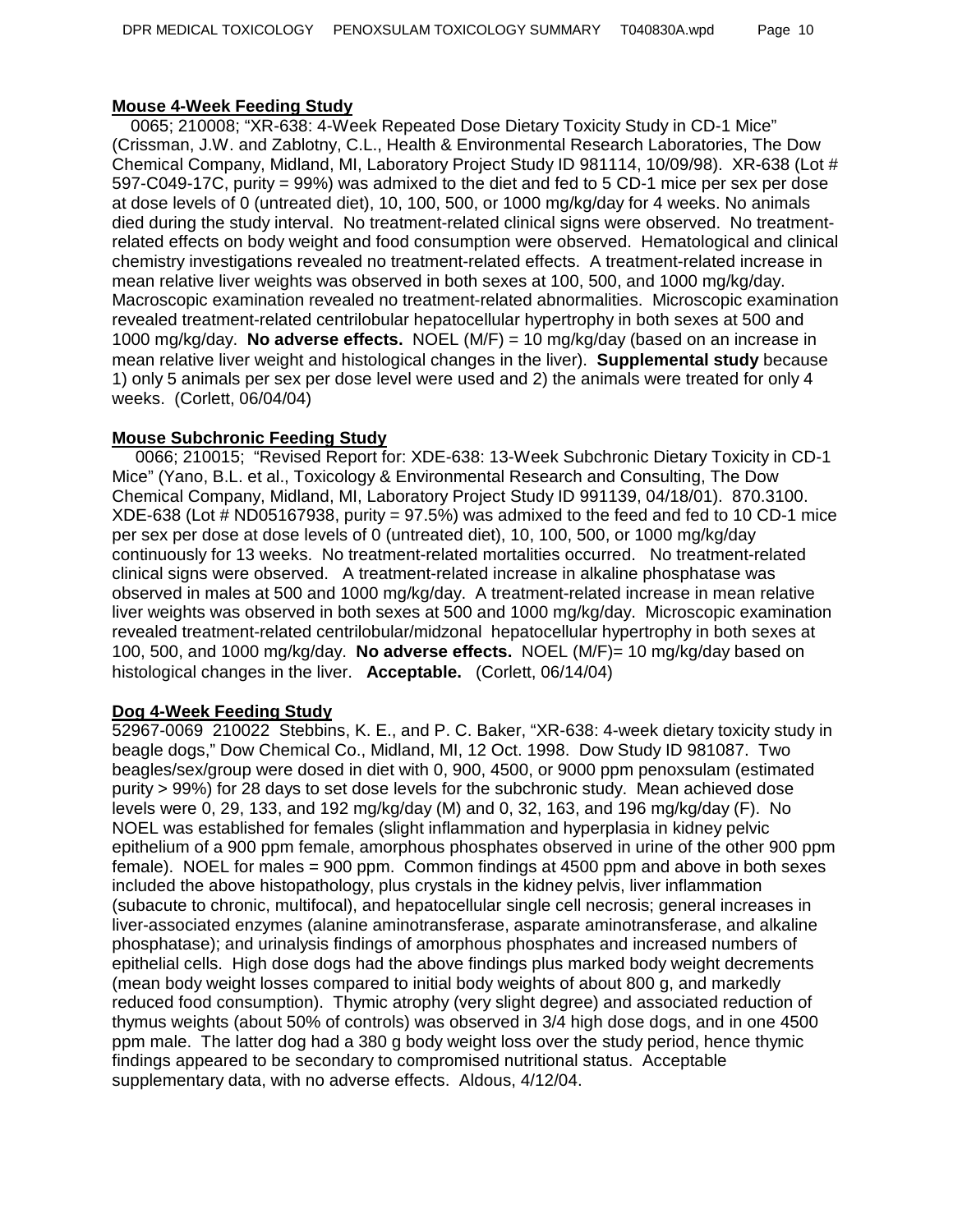# **Dog Subchronic Feeding Study**

\*\*52967-0070 210023 Stebbins, K. E., and P. C. Baker, "XDE-638: 13-week dietary toxicity study in beagle dogs," Dow Chemical Co., Midland, MI, 4/28/2000. Dow Study ID 991090. Four beagles/sex/group were dosed in diet with 0, 150, 450, or 1500 ppm penoxsulam (purity 97.5%) for 93 days in a guideline subchronic study. Mean achieved dose levels were 0, 5.9, 18, and 49 mg/kg/day (M) and 0, 5.7, 20, and 57 mg/kg/day (F). NOEL = 450 ppm (M and F), based on hyperplasia and crystal formation in the kidney pelvis (2 high dose dogs per sex for both observations). Study is acceptable, with no adverse effects. Aldous, 4/13/04.

#### **METABOLISM**

52967-0088 210070 Mendrala, A. L., S. C. Hansen, D. A. Markham, C. M. Thornton, and T. L. Card, "XDE-638: Pharmacokinetics and metabolism of <sup>14</sup>C-XDE-638 in Fischer 344 rats," Dow Chemical Co., Midland, MI, Oct. 7, 2002. Dow Study ID 991167. All dosing was by gavage with labeled penoxsulam (XDE-638) (97.5% purity of unlabeled penoxsulam, triazole label purity > 99%, phenyl ring label purity 98.4%) in 0.5% Methocel suspension. Generally, groups of 4 rats/sex were used in each of 8 tests using triazole-labeled <sup>14</sup>C-XDE-638. One additional set of 4 males was tested using phenyl-labeled  $^{14}$ C-XDE-638 to assess the extent of cleavage between triazole and phenyl moieties. Rats fitted with jugular vein cannulae were used primarily to determine the time course of residue concentrations in plasma, urine, and feces after single dosing with either 5 or 250 mg/kg penoxsulam. These rats were sacrificed on day 7 (as were the phenyl-labeled males), and tissue residues were determined at that time. Time to maximal plasma concentration ( $C_{\text{max}}$ ) was about 0.5 hr and 2 hr for both sexes at 5 and 250 mg/kg, respectively. Time to half of maximal concentration of radiolabel ( $\frac{1}{2}$  C<sub>max</sub>) at 5 and 250 mg/kg were determined to be 2.6 hr and 3.0 hr for males, respectively, and 2.9 hr and 5.6 hr for females, respectively. Thus four sets of males and females were sacrificed following single oral dosing to achieve approximately  $C_{\text{max}}$  and  $\frac{1}{2}$   $C_{\text{max}}$  plasma levels at the two dose levels, and to obtain tissue and excreta samples at early stages of exposure. Radiolabel was measured in each of 24 tissues at each sacrifice time. Quantities of major metabolites were assessed in pooled plasma at various intervals, and in liver and kidney tissue at sacrifice times. Three rats/sex were fitted with bile duct cannulae, and bile was collected at intervals over 24 hr to assess biliary excretion rate and metabolite analysis. Four additional rats/sex were dosed daily for 15 days with 5 mg/kg/day prior to treatment with triazole labeled  $^{14}$ C-XDE-638 on day 16. These rats were evaluated for residues in excreta and for tissue levels of metabolites, which were found to be comparable to non-pre-treated rats. Metabolite separation was by HPLC using C-18 stationary phase and a gradient program sufficient to separate most major peaks for detection by UV (254 nm) and by  $14C$ -detector. Metabolite identification was by retention time and negative ion LC/MS. Estimated total absorption after 5 mg/kg was about 85% for either sex). Absorption was much lower after 250 mg/kg (17% in males, 32% in females). Unless otherwise stated, results below derive from single-dose administration of 5 mg/kg triazolelabeled penoxsulam. A comparison of distribution patterns of urinary and fecal metabolites following phenyl- or triazole-label indicated that most (at least 90%) of penoxsulam residues remained intact between the two labeled rings. Parent compound was the most abundant urinary residue, constituting about 31% and 19% of administered dose in urine samples of males dosed with triazole- or phenyl-labeled <sup>14</sup>C, respectively. Females consistently excreted much larger percentages of label in urine than did males. In the 7-day urine collection in females, 66% of administered dose was parent penoxsulam. The most abundant fecal metabolite in either sex in the 7-day collection was an uncharacterized "Metabolite Y," comprising 14% to 19% of administered dose in males and 6% in females. Parent penoxsulam constituted 12% to 15% of administered label in feces of males and 3% in females. About 88% of 24-hr fecal label in males